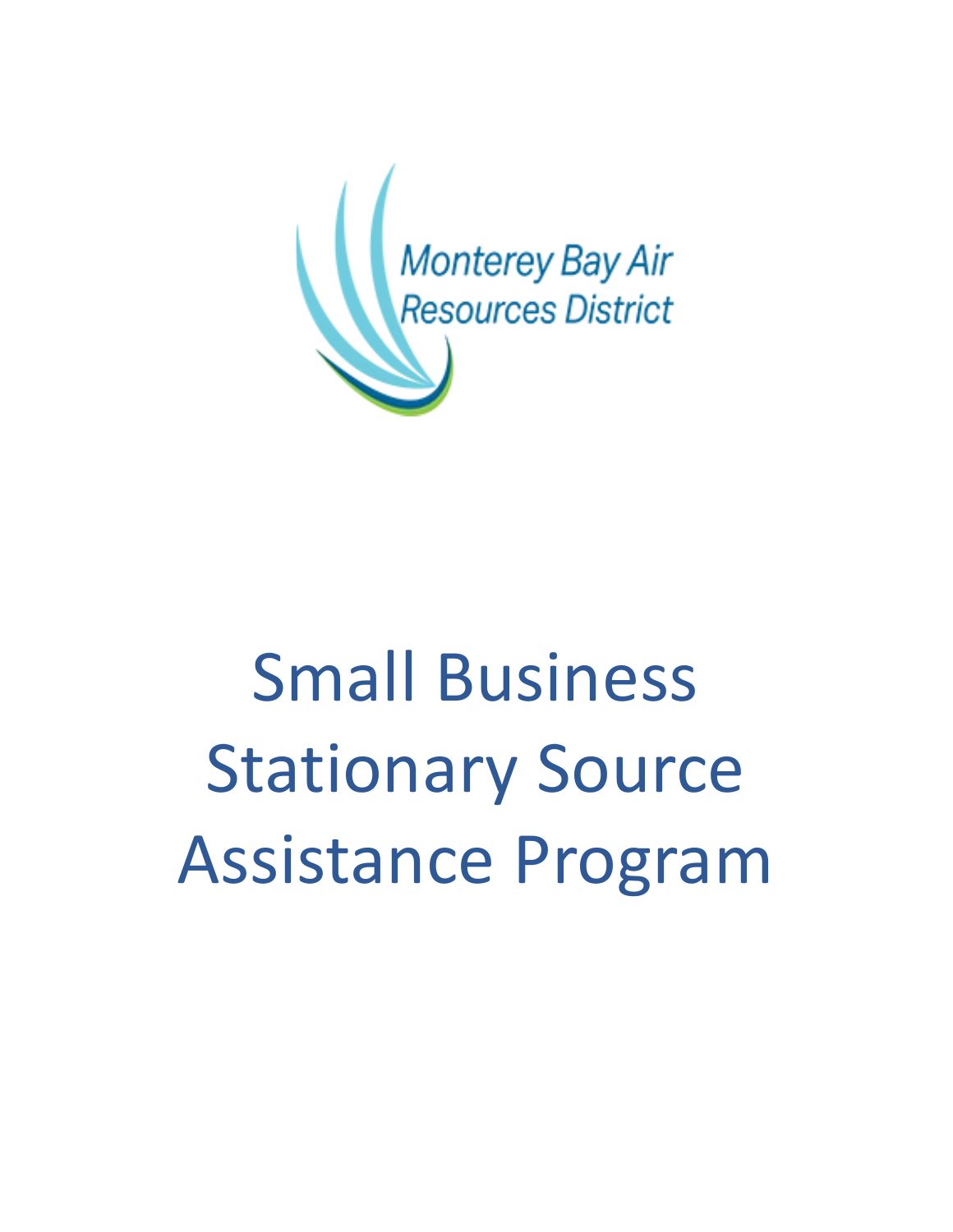• • •

# Small Business Stationary Source Assistance Program

# *Purpose*

The purpose of this document is to provide a framework for the Monterey Bay Air Resources District (MBARD) to provide small business assistance in accordance with Health and Safety Code §42323. This plan also covers when MBARD provides assistance to businesses for compliance with the federal asbestos National Emissions Standard for Hazardous Air Pollutants (NESHAP). MBARD's goal for this program is to educate the business community and ensure compliance with federal, state, and local air quality regulations.

# *Program Components*

This section describes the main program components. MBARD staff in Engineering and Compliance are available to respond to phone calls and emails received by small businesses and provide assistance during normal business hours, Monday – Friday, 8am – 5pm. A core value of both Engineering and Compliance is educating sources regarding federal, state, and local rules and regulations and how these rules relate to permit conditions.

#### Small Business Stationary Sources

Per Health and Safety Code §42323, a small business stationary source meets all of the following requirements:

- The source is owned or operated by a person who employs 100 or fewer individuals.
- The source is a small business as defined under the federal Small Business Act (15 U.S.C. Sec. 631, et seq.).
- The source emits less than 10 tons per year of any single pollutant and less than 20 tons per year of all pollutants.

## *Goal* • • •

*Educating the business community to ensure compliance with federal, state, and local air quality regulations.*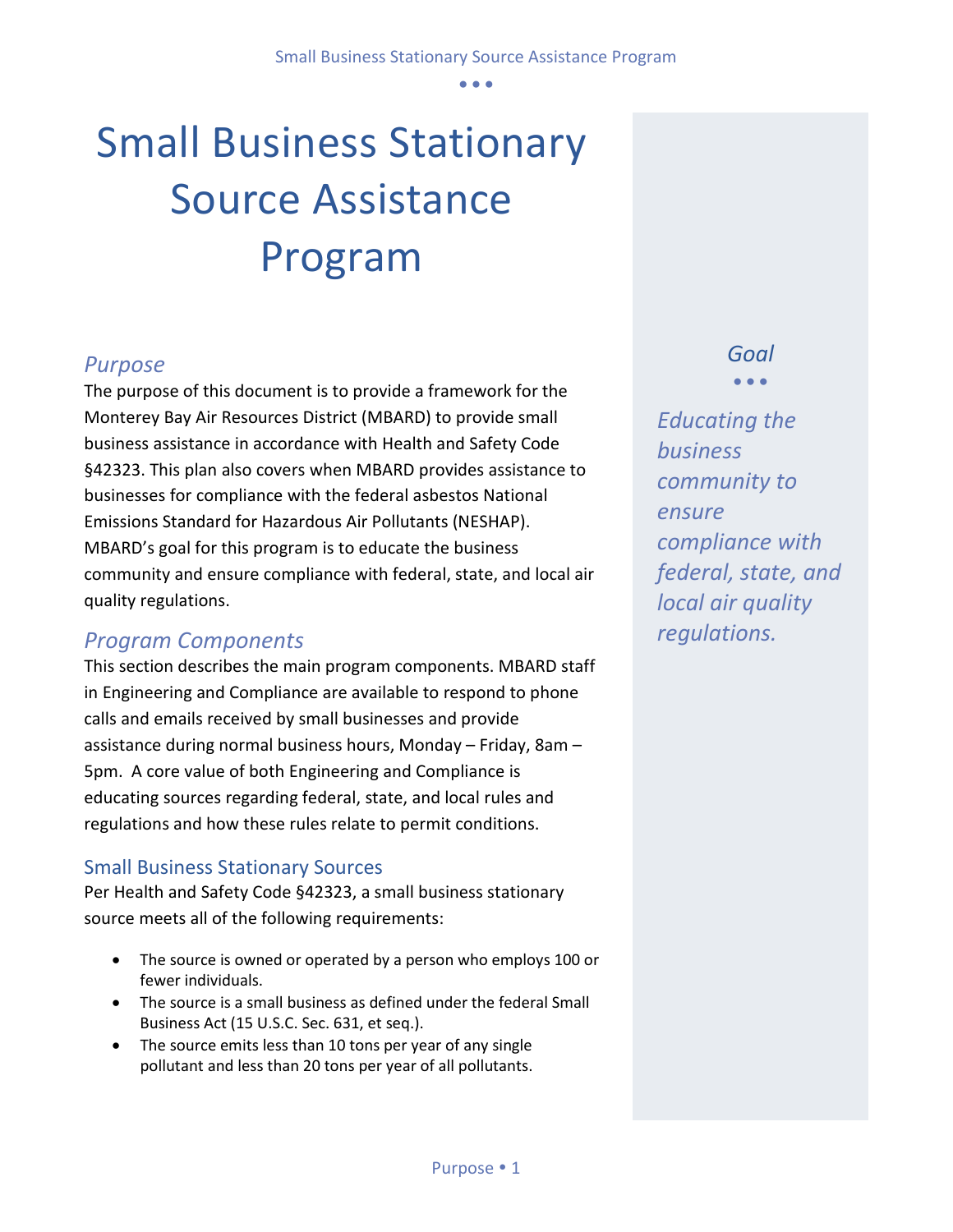• • •

In accordance with Health and Safety Code §42323(b), MBARD shall establish a program with the following elements:

- Standardized permit application form.
- To the extent it will not adversely affect public health or the environment, consolidate the authority to construct and permit to operate process.
- Expedited variance procedures and technical assistance for processing of variances.
- Designation of single person or office to serve as initial access to Air District.

### *Program Implementation*

This section describes the methods MBARD will employ to continue to enhance our assistance to small businesses.

#### Permit Application Form

MBARD posts the permit application forms including a fee sheet and supplemental forms on our website.

#### Variance Procedures

MBARD has had very few variance proceedings in the past five years and none of the hearings have been related to small business stationary sources. MBARD staff are available to provide assistance in the event a small business needs to process a variance.

#### Initial Access to Air District

The most common form of communication from small businesses is phone calls. MBARD's front desk staff are typically the first point of contact to receive calls from small business stationary sources. The front desk staff will transfer calls to the appropriate staff depending upon the content of the calls. For example, Engineering staff will receive calls to address questions regarding permitting or if the caller requesting information about a program such as asbestos, the front desk will transfer the call to the appropriate staff in Compliance.

#### Business Assistance Communication

MBARD will develop a dedicated page on our website with contact and technical information to assist small businesses. MBARD has also established email lists that can be used by small business stationary sources to receive information such as rule updates from MBARD.

#### Interagency Coordination

MBARD will continue to reach out to local to cities and counties to provide educational materials on our requirements to ensure their applicants comply with air quality regulations.

California Government Code 65850.2(c) mandates that no city or county agency shall issue a certificate of occupancy final certificate of occupancy or its substantial equivalent unless the local air pollution control district requirements are met.